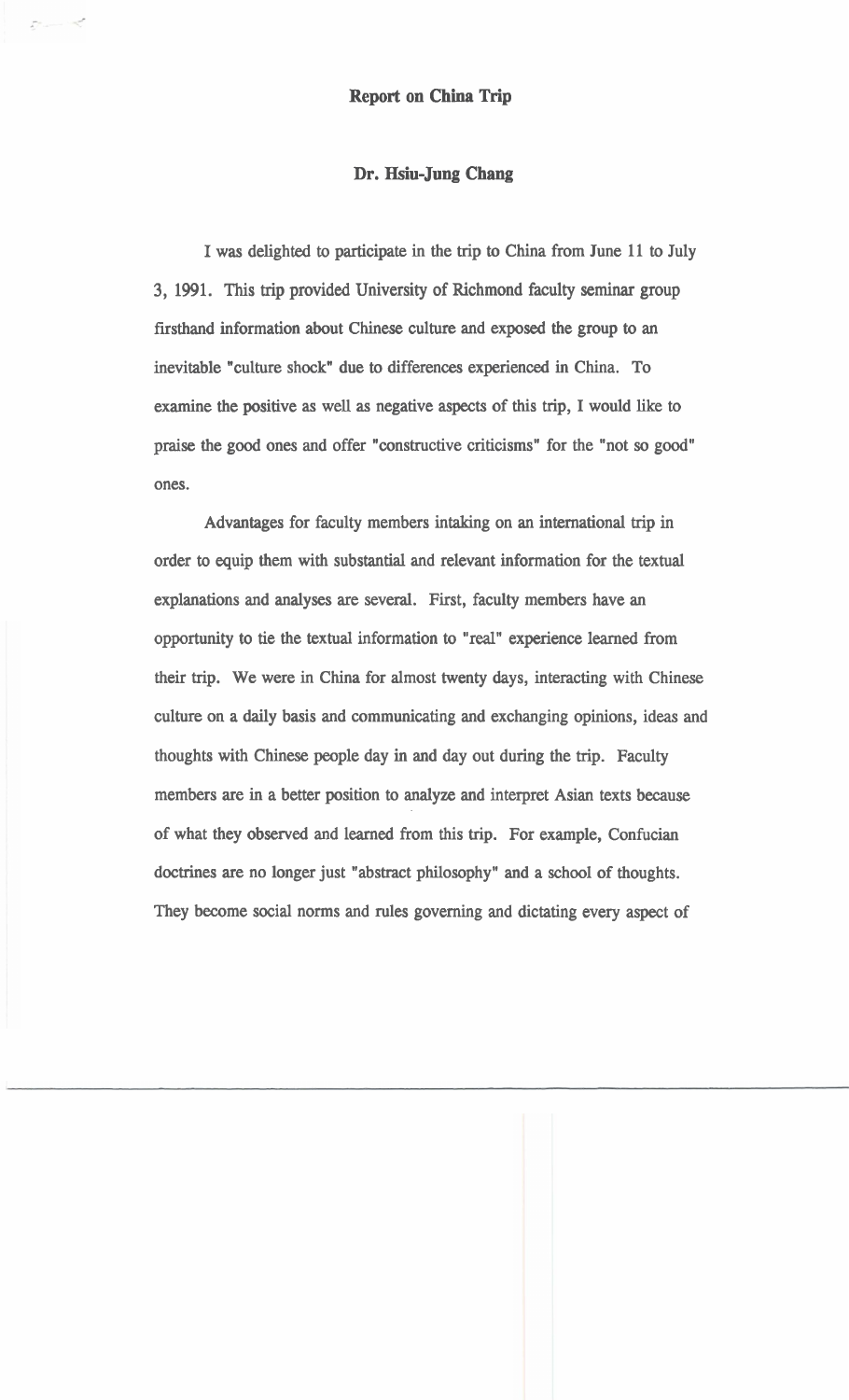daily interaction in the Chinese community as well as some other societies (e.g., Japan and Korea) influenced by Confucianism.

 $\sim$   $-$ 

Secondly, this trip helps facilitate faculty understanding of context. To study a text is one thing and to understand the context of the text is another. This is especially important because Chinese culture is a collectivist and highcontext culture, which de-emphasizes individualism and specific instructions or directions of course of conduct. In other words, individuals are expected to follows rules embedded in the context. Hence, to expose ourselves to the social and physical contexts of Chinese culture is beneficial to our understanding and interpretation of texts.

Finally, to embark an international trip itself aids our appreciation of diversity. Diversity is not merely a concept or an ideal for social or political reform simply to prepare our students for future challenges. Diversity is a reality faced by everybody domestically and globally. We are required to respect and value "differences" existing among various cultures in order for participation in the rebuilding of "new world order" and "global civilization". Hence, to travel abroad is the first step to socialize faculty members to the value of diversity.

However, it is important to notice that we certainly can improve our future endeavors by working on several areas. First, to see "real" culture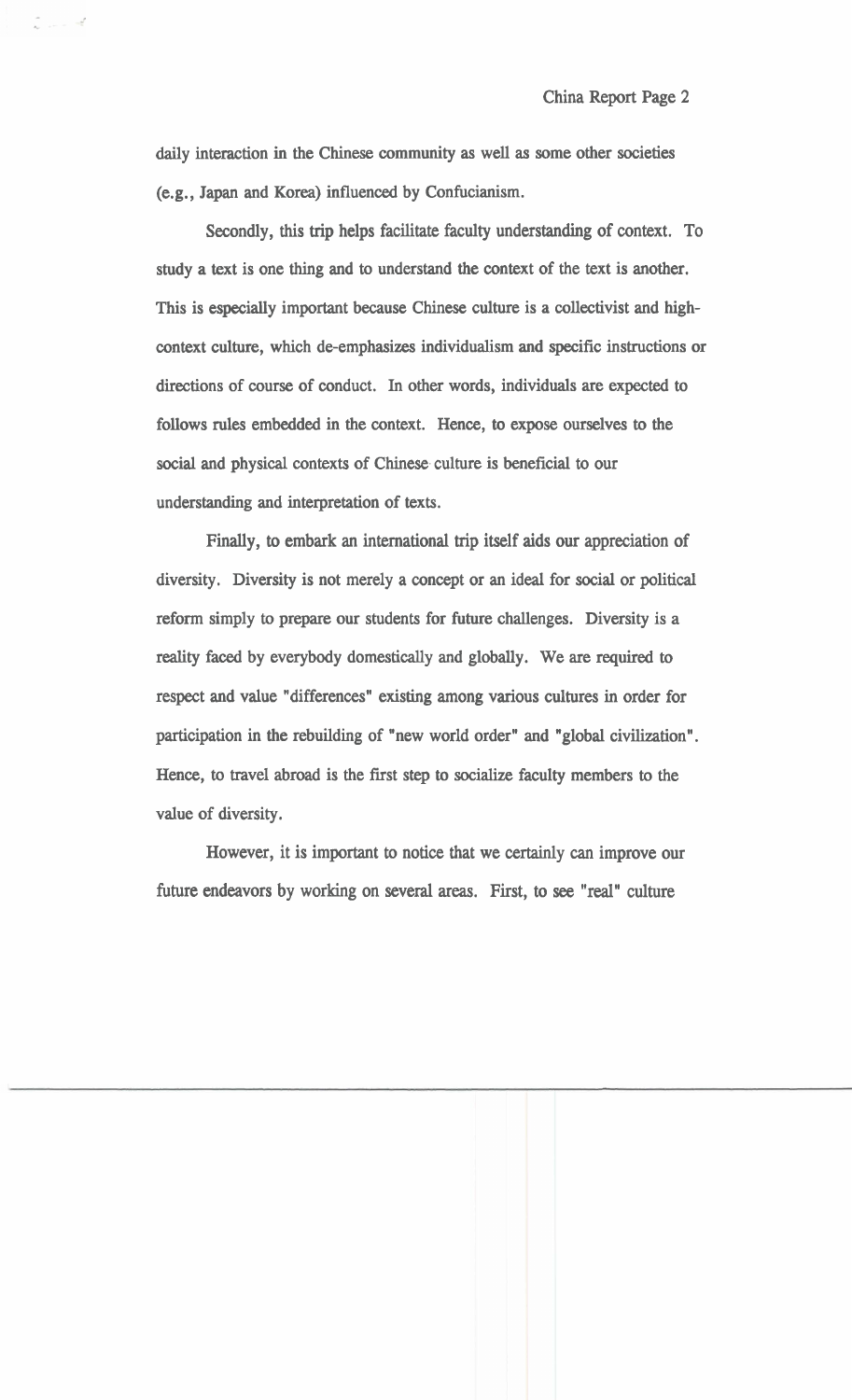should be our ultimate goal. Unfortunately, most of us tend to see and process new places on a tourist level. Worst of **all,** our isolation from the general population further hampered our desires to look beyond surface conditions. Hence, in the future, we may invite some local guests or have some smallgroup discussion sessions to help us discover "internals of culture", such as cultural structure, cultural thought patterns and logic, and cultural relationships.

Secondly, we should learn to work on "adaptability". Emotions blind us quickly, especially when frustration and emotional tensions are high anyway because of our arrival in a new culture. However, in many circumstances, we should learn to suspend judgement and listen to local people, including their different ways of communication patterns, accented and not so fluent English, and their paces of life. We should treat cultural differences as a resource and that was the reason why we traveled thousands of miles to experience the cross-cultural differences firsthand. Further, it is important for us to keep in mind that people deeply appreciate the efforts we take to relate to their world- a world for them identified by their language, cultural patterns, logic and interaction modes. Maybe we should start learning some basic conversation or greeting in our host-country language (i.e., language drill) before we take off.

Finally, seminars or/and forums instead of lectures should be planned